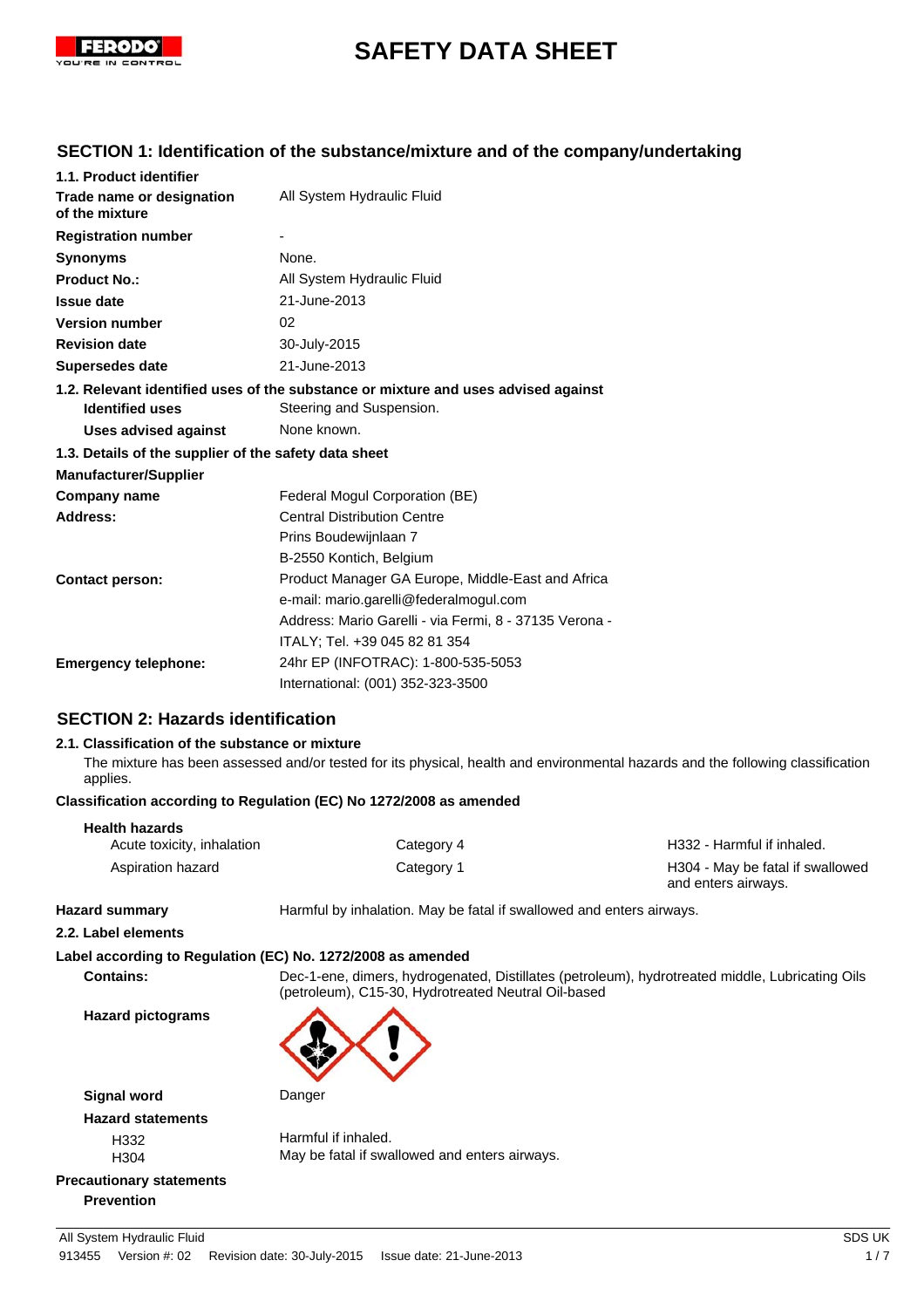| P <sub>261</sub>                               | Avoid breathing mist or vapour.                                                                                                                                                                                                 |
|------------------------------------------------|---------------------------------------------------------------------------------------------------------------------------------------------------------------------------------------------------------------------------------|
| P <sub>271</sub>                               | Use only outdoors or in a well-ventilated area.                                                                                                                                                                                 |
| <b>Response</b>                                |                                                                                                                                                                                                                                 |
| $P304 + P340$<br>P312<br>$P301 + P310$<br>P331 | IF INHALED: Remove person to fresh air and keep comfortable for breathing.<br>Call a POISON CENTER/doctor if you feel unwell.<br>IF SWALLOWED: Immediately call a POISON CENTRE or doctor/physician.<br>Do NOT induce vomiting. |
| <b>Storage</b>                                 | Store away from incompatible materials.                                                                                                                                                                                         |
| <b>Disposal</b>                                |                                                                                                                                                                                                                                 |
| P <sub>501</sub>                               | Dispose of contents/container in accordance with local/regional/national/international regulations.                                                                                                                             |
| Supplemental label information                 | None.                                                                                                                                                                                                                           |
| 2.3. Other hazards                             | Not a PBT or vPvB substance or mixture.                                                                                                                                                                                         |

## **SECTION 3: Composition/information on ingredients**

### **3.2. Mixtures**

### **General information**

|           | <b>Chemical name</b>                                                                  |                   | %                   | CAS-No. / EC<br>No.                                                                                                    | <b>REACH Registration No.</b>                                                                                                                                                                                                                                                                                                                                                                                                                                                                                                                                                                                | <b>INDEX No.</b> | <b>Notes</b> |
|-----------|---------------------------------------------------------------------------------------|-------------------|---------------------|------------------------------------------------------------------------------------------------------------------------|--------------------------------------------------------------------------------------------------------------------------------------------------------------------------------------------------------------------------------------------------------------------------------------------------------------------------------------------------------------------------------------------------------------------------------------------------------------------------------------------------------------------------------------------------------------------------------------------------------------|------------------|--------------|
|           | Dec-1-ene, dimers, hydrogenated                                                       |                   | $30 - 60$           | 68649-11-6<br>500-228-5                                                                                                | 01-2119493069-28                                                                                                                                                                                                                                                                                                                                                                                                                                                                                                                                                                                             |                  |              |
|           | <b>Classification:</b>                                                                |                   |                     | Asp. Tox. 1; H304, Acute Tox. 4; H332                                                                                  |                                                                                                                                                                                                                                                                                                                                                                                                                                                                                                                                                                                                              |                  |              |
|           | Lubricating Oils (petroleum), C15-30,<br>Hydrotreated Neutral Oil-based               |                   | $30 - 60$           | 72623-86-0<br>276-737-9                                                                                                | 01-2119474878-16                                                                                                                                                                                                                                                                                                                                                                                                                                                                                                                                                                                             | 649-482-00-X     |              |
|           | <b>Classification:</b>                                                                | Asp. Tox. 1; H304 |                     |                                                                                                                        |                                                                                                                                                                                                                                                                                                                                                                                                                                                                                                                                                                                                              |                  | L            |
| middle    | Distillates (petroleum), hydrotreated                                                 |                   | $1 - 5$             | 64742-46-7<br>265-148-2                                                                                                | 01-2119826592-36                                                                                                                                                                                                                                                                                                                                                                                                                                                                                                                                                                                             | 649-221-00-X     |              |
|           | <b>Classification:</b>                                                                | Asp. Tox. 1; H304 |                     |                                                                                                                        |                                                                                                                                                                                                                                                                                                                                                                                                                                                                                                                                                                                                              |                  | N            |
|           | <b>Composition comments</b>                                                           |                   | percent by volume.  |                                                                                                                        | All concentrations are in percent by weight unless ingredient is a gas. Gas concentrations are in                                                                                                                                                                                                                                                                                                                                                                                                                                                                                                            |                  |              |
|           |                                                                                       |                   |                     | only to certain complex oil-derived substances in Part 3.<br>only to certain complex oil-derived substances in Part 3. | Note L: The classification as a carcinogen need not apply if it can be shown that the substance<br>contains less than 3 % DMSO extract as measured by IP 346 "Determination of polycyclic<br>aromatics in unused lubricating base oils and asphaltene free petroleum fractions - Dimethyl<br>sulphoxide extraction refractive index method", Institute of Petroleum, London. This note applies<br>Note N: The classification as a carcinogen need not apply if the full refining history is known and it<br>can be shown that the substance from which it is produced is not a carcinogen. This note applies |                  |              |
|           | <b>SECTION 4: First aid measures</b>                                                  |                   |                     |                                                                                                                        |                                                                                                                                                                                                                                                                                                                                                                                                                                                                                                                                                                                                              |                  |              |
|           | <b>General information</b>                                                            |                   | protect themselves. |                                                                                                                        | Ensure that medical personnel are aware of the material(s) involved, and take precautions to                                                                                                                                                                                                                                                                                                                                                                                                                                                                                                                 |                  |              |
|           | 4.1. Description of first aid measures                                                |                   |                     |                                                                                                                        |                                                                                                                                                                                                                                                                                                                                                                                                                                                                                                                                                                                                              |                  |              |
|           | <b>Inhalation</b>                                                                     |                   | these instructions. |                                                                                                                        | Move injured person into fresh air and keep person calm under observation. In case of persistent<br>throat irritation or coughing or after inhalation of oil mist: Seek medical attention and bring along                                                                                                                                                                                                                                                                                                                                                                                                    |                  |              |
|           | <b>Skin contact</b>                                                                   |                   |                     | irritation develops and persists.                                                                                      | Remove contaminated clothing and wash skin with soap and water. Get medical attention if                                                                                                                                                                                                                                                                                                                                                                                                                                                                                                                     |                  |              |
|           | Eye contact                                                                           |                   |                     |                                                                                                                        | Flush thoroughly with water. If irritation occurs, get medical assistance.                                                                                                                                                                                                                                                                                                                                                                                                                                                                                                                                   |                  |              |
| Ingestion |                                                                                       |                   |                     |                                                                                                                        | Rinse mouth thoroughly with water and give large amounts of milk or water to people not<br>unconscious. Do not induce vomiting. If vomiting occurs, the head should be kept low so that<br>stomach vomit doesn't enter the lungs. Lay on the side. Get medical attention immediately.                                                                                                                                                                                                                                                                                                                        |                  |              |
| delayed   | 4.2. Most important symptoms<br>and effects, both acute and                           |                   |                     | several hours after exposure.                                                                                          | Defats the skin. Be aware that symptoms of chemical pneumonia (shortness of breath) may occur                                                                                                                                                                                                                                                                                                                                                                                                                                                                                                                |                  |              |
|           | 4.3. Indication of any<br>immediate medical attention<br>and special treatment needed |                   |                     | occur several hours after exposure.                                                                                    | Treat symptomatically. Be aware that symptoms of chemical pneumonia (shortness of breath) may                                                                                                                                                                                                                                                                                                                                                                                                                                                                                                                |                  |              |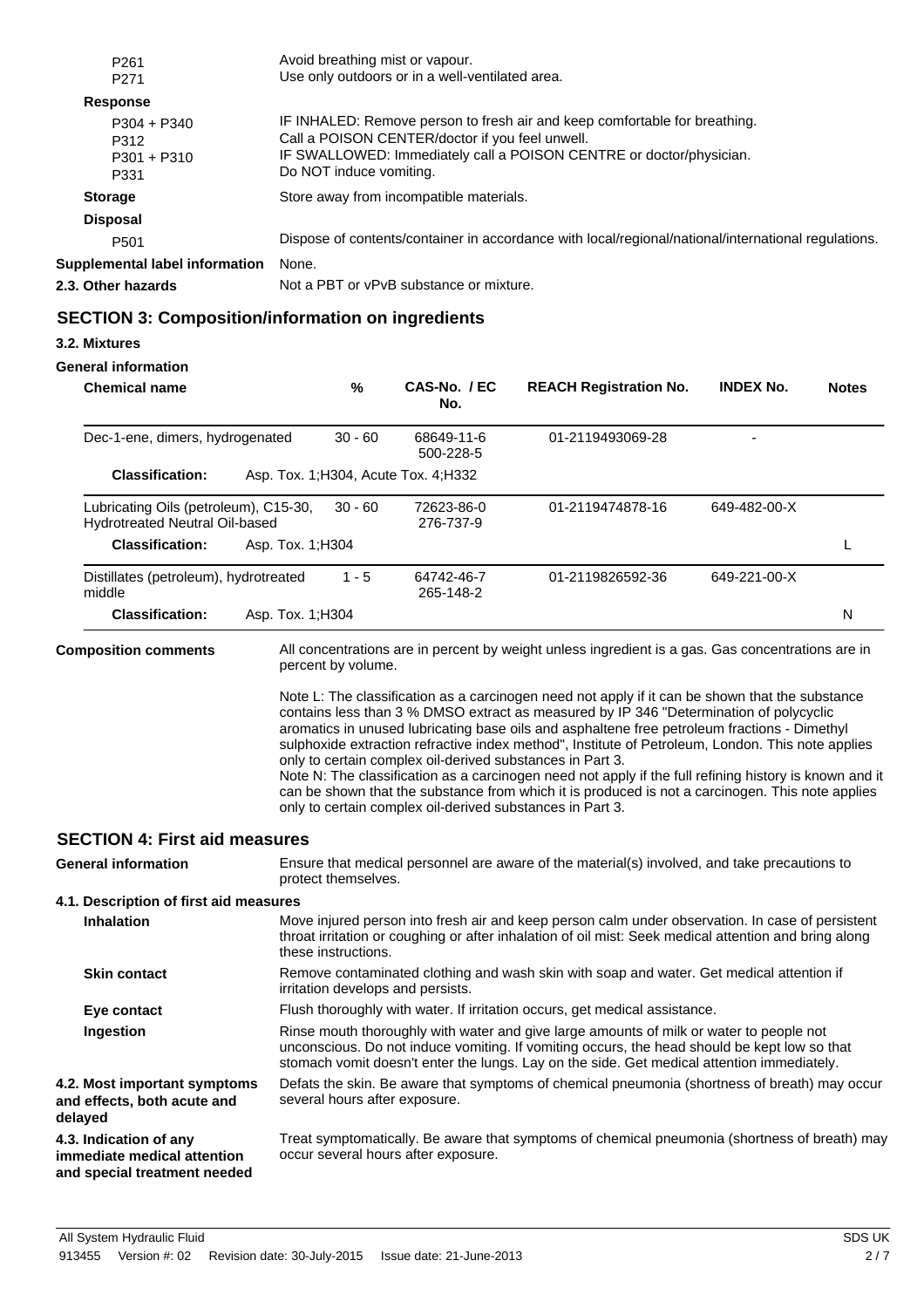## **SECTION 5: Firefighting measures**

| General fire hazards                                          | Will burn if involved in a fire.                                                                                                                                                                                                                                                                                        |
|---------------------------------------------------------------|-------------------------------------------------------------------------------------------------------------------------------------------------------------------------------------------------------------------------------------------------------------------------------------------------------------------------|
| 5.1. Extinguishing media                                      |                                                                                                                                                                                                                                                                                                                         |
| Suitable extinguishing<br>media                               | Water spray, dry powder or carbon dioxide.                                                                                                                                                                                                                                                                              |
| Unsuitable extinguishing<br>media                             | Water jet.                                                                                                                                                                                                                                                                                                              |
| 5.2. Special hazards arising<br>from the substance or mixture | During fire, gases hazardous to health may be formed.                                                                                                                                                                                                                                                                   |
| 5.3. Advice for firefighters                                  |                                                                                                                                                                                                                                                                                                                         |
| <b>Special protective</b><br>equipment for firefighters       | Self-contained breathing apparatus and full protective clothing should be worn when fighting<br>chemical fires. Selection of respiratory protection for firefighting: follow the general fire precautions<br>indicated in the workplace.                                                                                |
| Special fire fighting<br>procedures                           | Use standard firefighting procedures and consider the hazards of other involved materials.<br>Containers close to fire should be removed immediately or cooled with water.                                                                                                                                              |
| <b>Specific methods</b>                                       | Self-contained breathing apparatus and full protective clothing must be worn in case of fire.<br>Selection of respiratory protection for firefighting: follow the general fire precautions indicated in<br>the workplace. Use standard firefighting procedures and consider the hazards of other involved<br>materials. |

#### **SECTION 6: Accidental release measures**

#### **6.1. Personal precautions, protective equipment and emergency procedures** Extinguish all ignition sources. Avoid sparks, flames and smoking. Ventilate. Avoid inhalation of oil mist and contact with skin and eyes. Avoid prolonged and repeated contact with oil, particularly used oil. Wear suitable protective clothing. **For non-emergency personnel For emergency responders** Use personal protection recommended in Section 8 of the SDS. **6.2. Environmental precautions** Do not discharge into drains, water courses or onto the ground. Remove sources of ignition. Absorb spillage with oil-absorbing material. Clean contaminated area with oil-removing material. Collect in containers and seal securely. **6.3. Methods and material for containment and cleaning up 6.4. Reference to other** For personal protection, see section 8 of the SDS. For waste disposal, see section 13 of the SDS. **sections**

## **SECTION 7: Handling and storage**

| 7.1. Precautions for safe<br>handling                                          | Avoid inhalation of oil mist and contact with skin and eyes. Avoid prolonged and repeated contact<br>with oil, particularly used oil. Always remove oil with soap and water or skin cleaning agent, never<br>use organic solvents. Do not use oil-contaminated clothing or shoes, and do not put rags<br>moistened with oil into pockets. Use work methods which minimise oil mist production. Wear<br>appropriate personal protective equipment. See Section 8 for personal protective equipment.<br>Observe good industrial hygiene practices. |
|--------------------------------------------------------------------------------|--------------------------------------------------------------------------------------------------------------------------------------------------------------------------------------------------------------------------------------------------------------------------------------------------------------------------------------------------------------------------------------------------------------------------------------------------------------------------------------------------------------------------------------------------|
| 7.2. Conditions for safe<br>storage, including any<br><i>incompatibilities</i> | Keep container tightly closed and dry. Keep container in a well-ventilated place. Keep away from<br>heat, sparks and open flame. Store away from incompatible materials.                                                                                                                                                                                                                                                                                                                                                                         |
| 7.3. Specific end use(s)                                                       | Steering and Suspension.                                                                                                                                                                                                                                                                                                                                                                                                                                                                                                                         |

## **SECTION 8: Exposure controls/personal protection**

| 8.1. Control parameters                              |                                                                                                                                                            |
|------------------------------------------------------|------------------------------------------------------------------------------------------------------------------------------------------------------------|
| <b>Occupational exposure limits</b>                  | No exposure limits noted for ingredient(s).                                                                                                                |
| <b>Biological limit values</b>                       | No biological exposure limits noted for the ingredient(s).                                                                                                 |
| Recommended monitoring<br>procedures                 | Follow standard monitoring procedures.                                                                                                                     |
| Derived no-effect level (DNEL)                       | Not available.                                                                                                                                             |
| <b>Predicted no effect</b><br>concentrations (PNECs) | Not available.                                                                                                                                             |
| 8.2. Exposure controls                               |                                                                                                                                                            |
| Appropriate engineering<br>controls                  | Use explosion-proof equipment. Adequate ventilation should be provided whenever the material is<br>heated or mists are generated.                          |
|                                                      | Individual protection measures, such as personal protective equipment                                                                                      |
| <b>General information</b>                           | Personal protective equipment should be chosen according to the CEN standards and in<br>discussion with the supplier of the personal protective equipment. |
| Eye/face protection                                  | Risk of splashes: Wear approved safety goggles.                                                                                                            |
| <b>Skin protection</b>                               |                                                                                                                                                            |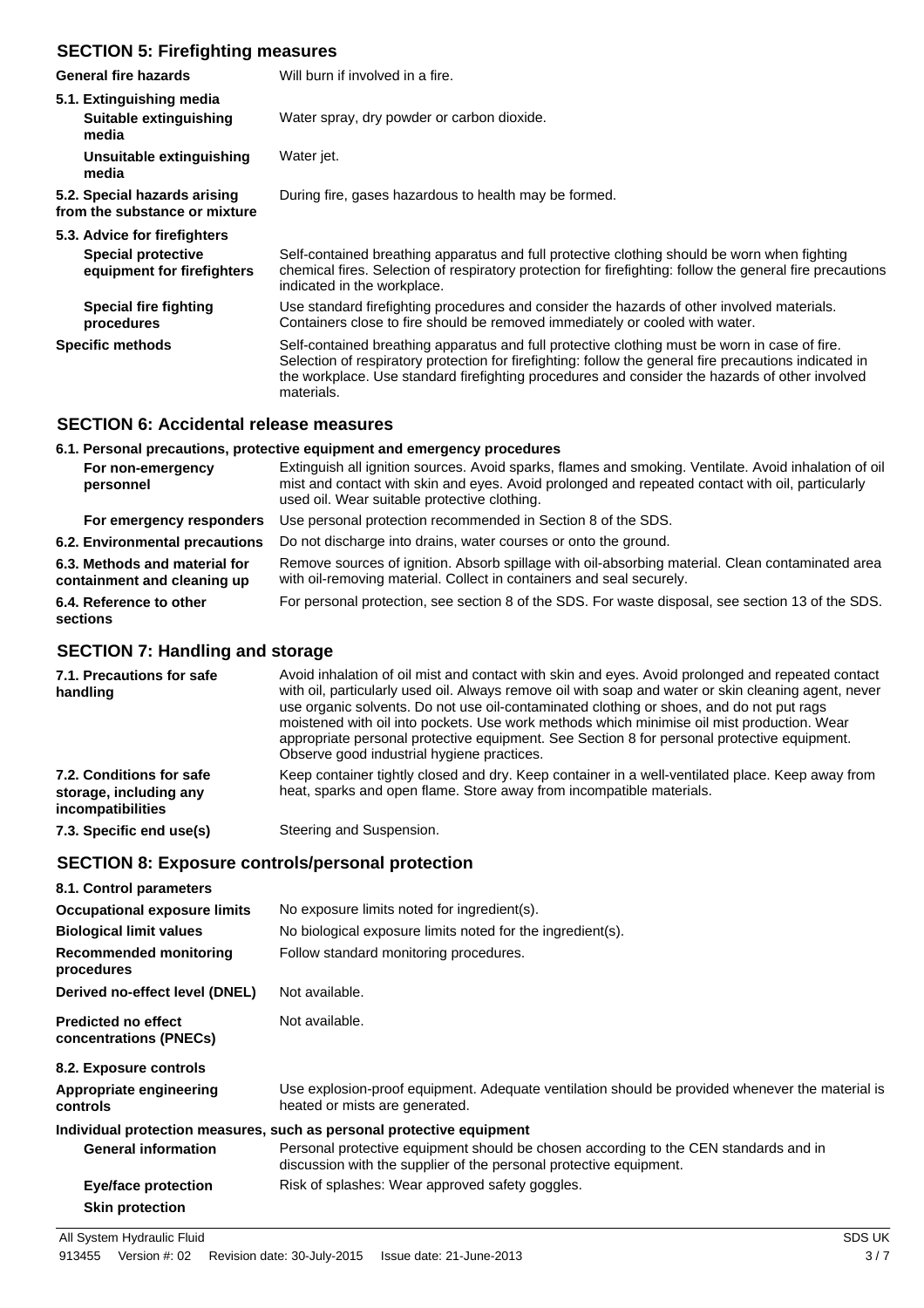| - Hand protection                         | Wear suitable gloves. Nitrile gloves are recommended. Be aware that the liquid may penetrate the<br>gloves. Frequent change is advisable. Suitable gloves can be recommended by the glove supplier.                         |
|-------------------------------------------|-----------------------------------------------------------------------------------------------------------------------------------------------------------------------------------------------------------------------------|
| - Other                                   | Wear appropriate clothing to prevent repeated or prolonged skin contact.                                                                                                                                                    |
| <b>Respiratory protection</b>             | In case of inadequate ventilation or risk of inhalation of oil mist, suitable respiratory equipment with<br>combination filter (type A2/P2) can be used.                                                                    |
| <b>Thermal hazards</b>                    | When material is heated, wear gloves to protect against thermal burns.                                                                                                                                                      |
| <b>Hygiene measures</b>                   | Always observe good personal hygiene measures, such as washing after handling the material<br>and before eating, drinking, and/or smoking. Routinely wash work clothing and protective<br>equipment to remove contaminants. |
| <b>Environmental exposure</b><br>controls | Environmental manager must be informed of all major releases.                                                                                                                                                               |

## **SECTION 9: Physical and chemical properties**

## **9.1. Information on basic physical and chemical properties**

**Appearance**

| <b>Physical state</b>                             | Liquid.                                            |
|---------------------------------------------------|----------------------------------------------------|
| Form                                              | Liquid.                                            |
| Colour                                            | Various.                                           |
| Odour                                             | Oil smell.                                         |
| <b>Odour threshold</b>                            | Not available.                                     |
| рH                                                | Not apllicable.                                    |
| Melting point/freezing point                      | $<$ -50 °C (< -58 °F)                              |
| Initial boiling point and boiling<br>range        | $> 220$ °C ( $> 428$ °F)                           |
| <b>Flash point</b>                                | $>$ 120.0 °C ( $>$ 248.0 °F)                       |
| <b>Evaporation rate</b>                           | Not available.                                     |
| Flammability (solid, gas)                         | Not applicable.                                    |
| Upper/lower flammability or explosive limits      |                                                    |
| <b>Flammability limit - lower</b><br>$(\% )$      | Not available.                                     |
| <b>Flammability limit - upper</b><br>$(\% )$      | Not available.                                     |
| Vapour pressure                                   | < 0.1 kPa @ (20 °C)                                |
| <b>Vapour density</b>                             | Not available.                                     |
| <b>Relative density</b>                           | $0.82 - 0.83 \circ (15^{\circ}C)$                  |
| Solubility(ies)                                   | Insoluble in water. Soluble in non-polar solvents. |
| <b>Partition coefficient</b><br>(n-octanol/water) | Not available.                                     |
| <b>Auto-ignition temperature</b>                  | $>$ 300 °C ( $>$ 572 °F)                           |
| <b>Decomposition temperature</b>                  | Not available.                                     |
| <b>Viscosity</b>                                  | 16 - 20 cSt @ (40°C)                               |
| <b>Explosive properties</b>                       | Not available.                                     |
| <b>Oxidizing properties</b>                       | Not available.                                     |
| 9.2. Other information                            | No relevant additional information available.      |

## **SECTION 10: Stability and reactivity**

| 10.1. Reactivity                            | The product is stable and non reactive under normal conditions of use, storage and transport. |
|---------------------------------------------|-----------------------------------------------------------------------------------------------|
| 10.2. Chemical stability                    | Stable under normal temperature conditions.                                                   |
| 10.3. Possibility of hazardous<br>reactions | Will not occur.                                                                               |
| 10.4. Conditions to avoid                   | Heat, sparks, flames.                                                                         |
| 10.5. Incompatible materials                | Strong oxidising agents. Strong acids.                                                        |
| 10.6. Hazardous<br>decomposition products   | Carbon dioxide. Carbon monoxide.                                                              |

## **SECTION 11: Toxicological information**

**General information** Occupational exposure to the substance or mixture may cause adverse effects.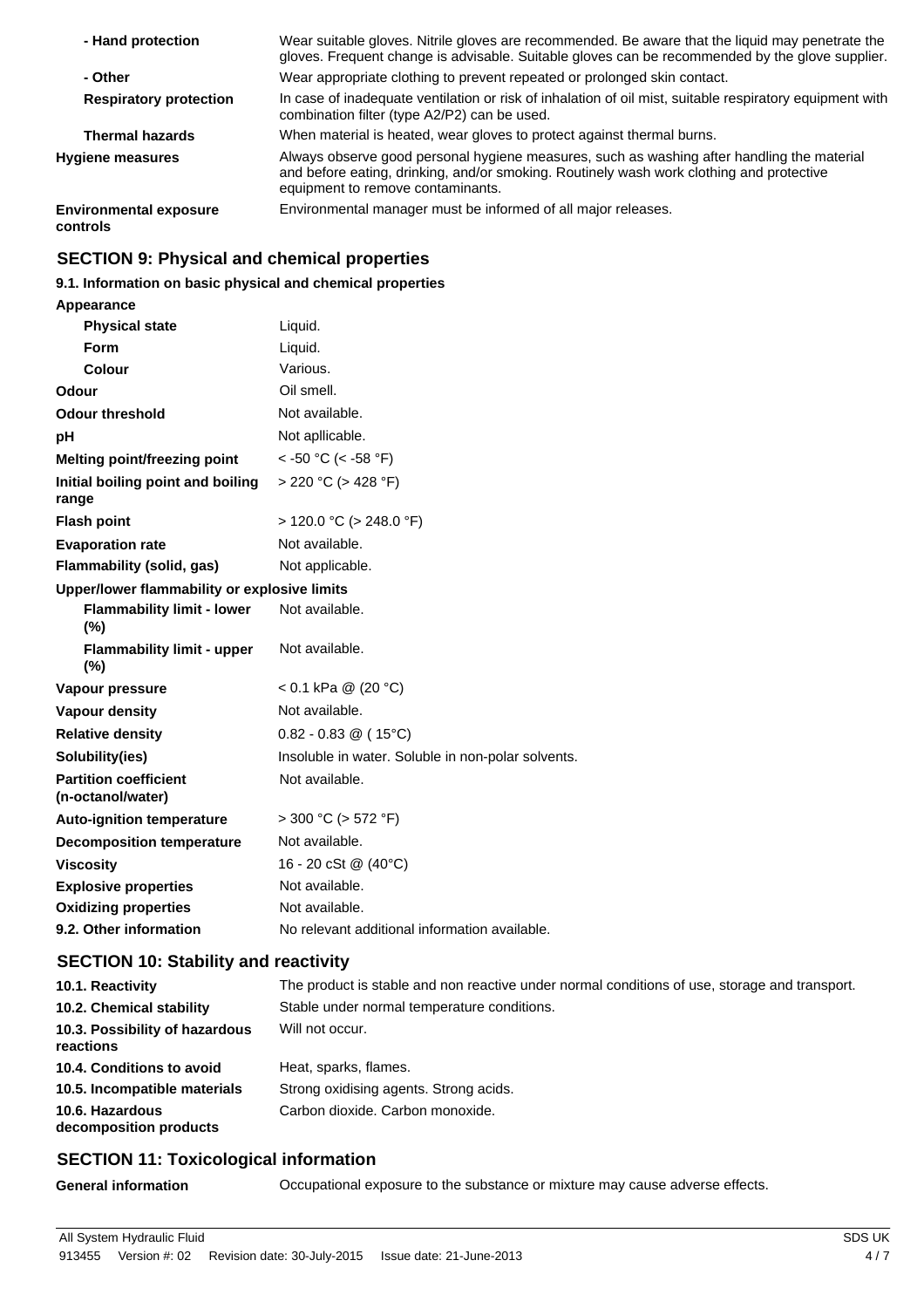#### **Information on likely routes of exposure**

| <b>Inhalation</b>                                     | Inhalation of oil mist or vapours formed during heating of the product will irritate the respiratory<br>system and provoke coughing. Repeated and prolonged overexposure to oil mists may result in<br>droplet deposition, oil granuloma formation, inflammation and increased incidence of infection in<br>the respiratory tract. |  |  |
|-------------------------------------------------------|------------------------------------------------------------------------------------------------------------------------------------------------------------------------------------------------------------------------------------------------------------------------------------------------------------------------------------|--|--|
| <b>Skin contact</b>                                   | May cause skin irritation. Prolonged and repeated contact with used oil may dry skin and cause<br>redness. Prolonged or repeated contact with used oil may cause serious skin diseases, such as<br>dermatitis. The harmful effects may increase in used oil.                                                                       |  |  |
| Eye contact                                           | May cause minor irritation on eye contact.                                                                                                                                                                                                                                                                                         |  |  |
| Ingestion                                             | May cause discomfort if swallowed. Swallowing or vomiting of the liquid may result in aspiration<br>into the lungs.                                                                                                                                                                                                                |  |  |
| <b>Symptoms</b>                                       | Defats the skin. Be aware that symptoms of chemical pneumonia (shortness of breath) may occur<br>several hours after exposure.                                                                                                                                                                                                     |  |  |
| 11.1. Information on toxicological effects            |                                                                                                                                                                                                                                                                                                                                    |  |  |
| <b>Acute toxicity</b>                                 | Harmful if inhaled.                                                                                                                                                                                                                                                                                                                |  |  |
| <b>Skin corrosion/irritation</b>                      | May cause skin irritation.                                                                                                                                                                                                                                                                                                         |  |  |
| Serious eye damage/eye<br>irritation                  | May cause minor irritation on eye contact.                                                                                                                                                                                                                                                                                         |  |  |
| <b>Respiratory sensitisation</b>                      | No data available.                                                                                                                                                                                                                                                                                                                 |  |  |
| <b>Skin sensitisation</b>                             | Not a skin sensitiser.                                                                                                                                                                                                                                                                                                             |  |  |
| Germ cell mutagenicity                                | No data available.                                                                                                                                                                                                                                                                                                                 |  |  |
| Carcinogenicity                                       | Prolonged and repeated contact with used oil may cause serious skin diseases, such as<br>dermatitis and skin cancer.                                                                                                                                                                                                               |  |  |
| <b>Reproductive toxicity</b>                          | No data available.                                                                                                                                                                                                                                                                                                                 |  |  |
| Specific target organ toxicity -<br>single exposure   | No data available.                                                                                                                                                                                                                                                                                                                 |  |  |
| Specific target organ toxicity -<br>repeated exposure | No data available.                                                                                                                                                                                                                                                                                                                 |  |  |
| <b>Aspiration hazard</b>                              | May be fatal if swallowed and enters airways.                                                                                                                                                                                                                                                                                      |  |  |
| <b>Mixture versus substance</b><br>information        | Not available.                                                                                                                                                                                                                                                                                                                     |  |  |
| <b>Other information</b>                              | No data available.                                                                                                                                                                                                                                                                                                                 |  |  |
|                                                       |                                                                                                                                                                                                                                                                                                                                    |  |  |

## **SECTION 12: Ecological information**

| 12.1. Toxicity                                            | The product is not classified as environmentally hazardous. However, this does not exclude the<br>possibility that large or frequent spills can have a harmful or damaging effect on the environment. |
|-----------------------------------------------------------|-------------------------------------------------------------------------------------------------------------------------------------------------------------------------------------------------------|
| 12.2. Persistence and<br>degradability                    | Expected to be inherently biodegradable.                                                                                                                                                              |
| 12.3. Bioaccumulative potential                           | No data available on bioaccumulation.                                                                                                                                                                 |
| <b>Partition coefficient</b><br>n-octanol/water (log Kow) | Not available.                                                                                                                                                                                        |
| <b>Bioconcentration factor (BCF)</b>                      | Not available.                                                                                                                                                                                        |
| 12.4. Mobility in soil                                    | No data available.                                                                                                                                                                                    |
| <b>Mobility in general</b>                                | The product is insoluble in water and will spread on the water surface.                                                                                                                               |
| 12.5. Results of PBT<br>and vPvB<br>assessment            | Not a PBT or vPvB substance or mixture.                                                                                                                                                               |
| 12.6. Other adverse effects                               | No data available.                                                                                                                                                                                    |

## **SECTION 13: Disposal considerations**

| 13.1. Waste treatment methods |                                                                                                                                                                                               |
|-------------------------------|-----------------------------------------------------------------------------------------------------------------------------------------------------------------------------------------------|
| <b>Residual waste</b>         | Dispose of in accordance with local regulations.                                                                                                                                              |
| Contaminated packaging        | Since emptied containers retain product residue, follow label warnings even after container is<br>emptied.                                                                                    |
| EU waste code                 | $13.01.10*$<br>Waste codes should be assigned by the user based on the application for which the product was<br>used.                                                                         |
| Disposal methods/information  | Disposal recommendations are based on material as supplied. Disposal must be in accordance<br>with current applicable laws and regulations, and material characteristics at time of disposal. |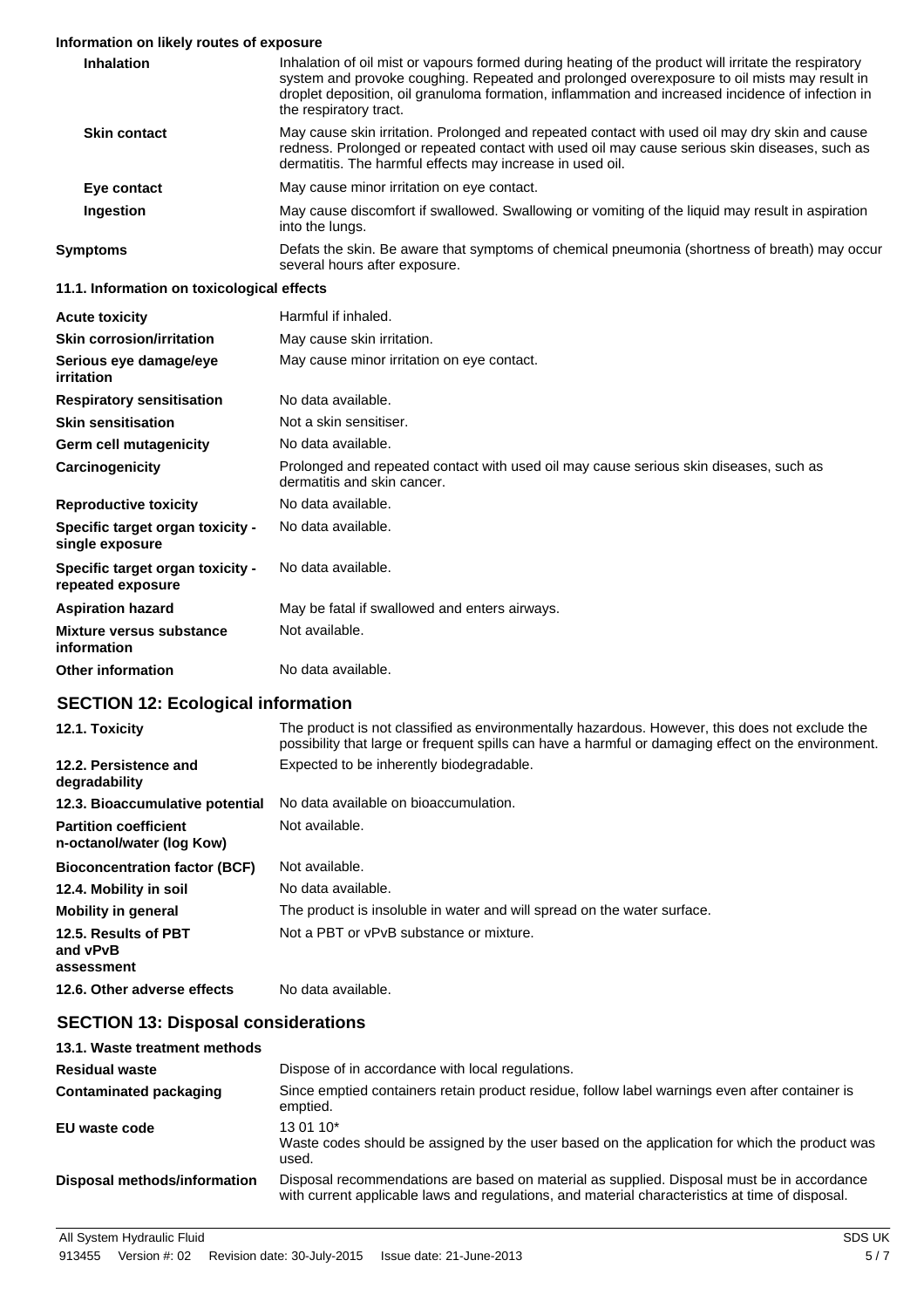## **SECTION 14: Transport information**

### **ADR**

Not regulated as dangerous goods.

#### **RID**

Not regulated as dangerous goods.

## **ADN**

Not regulated as dangerous goods.

#### **IATA**

Not regulated as dangerous goods.

#### **IMDG**

Not regulated as dangerous goods. **14.7. Transport in bulk** Not established. **according to Annex II of MARPOL 73/78 and the IBC Code**

## **SECTION 15: Regulatory information**

**15.1. Safety, health and environmental regulations/legislation specific for the substance or mixture**

#### **EU regulations**

**Regulation (EC) No. 1005/2009 on substances that deplete the ozone layer, Annex I and II, as amended** Not listed.

**Regulation (EC) No. 850/2004 On persistent organic pollutants, Annex I as amended** Not listed.

**Regulation (EC) No. 689/2008 concerning the export and import of dangerous chemicals, Annex I, part 1 as amended** Not listed.

**Regulation (EC) No. 689/2008 concerning the export and import of dangerous chemicals, Annex I, part 2 as amended** Not listed.

**Regulation (EC) No. 689/2008 concerning the export and import of dangerous chemicals, Annex I, part 3 as amended** Not listed.

**Regulation (EC) No. 689/2008 concerning the export and import of dangerous chemicals, Annex V as amended** Not listed.

**Regulation (EC) No. 166/2006 Annex II Pollutant Release and Transfer Registry, as amended** Not listed.

**Regulation (EC) No. 1907/2006, REACH Article 59(10) Candidate List as currently published by ECHA** Not listed.

#### **Authorisations**

**Regulation (EC) No. 1907/2006, REACH Annex XIV Substances subject to authorization, as amended** Not listed.

#### **Restrictions on use**

**Regulation (EC) No. 1907/2006, REACH Annex XVII Substances subject to restriction on marketing and use as amended** Not listed.

**Directive 2004/37/EC: on the protection of workers from the risks related to exposure to carcinogens and mutagens at work, as amended**

Not listed.

**Directive 92/85/EEC: on the safety and health of pregnant workers and workers who have recently given birth or are breastfeeding, as amended**

Not listed.

## **Other EU regulations**

**Directive 2012/18/EU on major accident hazards involving dangerous substances**

Not listed.

**Directive 98/24/EC on the protection of the health and safety of workers from the risks related to chemical agents at work** Not listed.

**Directive 94/33/EC on the protection of young people at work**

Not listed.

The product is classified and labelled in accordance with EC directives or respective national laws. This Safety Data Sheet complies with the requirements of Regulation (EC) No 1907/2006 as amended. The product is classified and labelled in accordance with Regulation (EC) 1272/2008 (CLP Regulation) as amended and respective national laws implementing EC directives. **Other regulations National regulations** Follow national regulation for work with chemical agents.

All System Hydraulic Fluid SDS UK